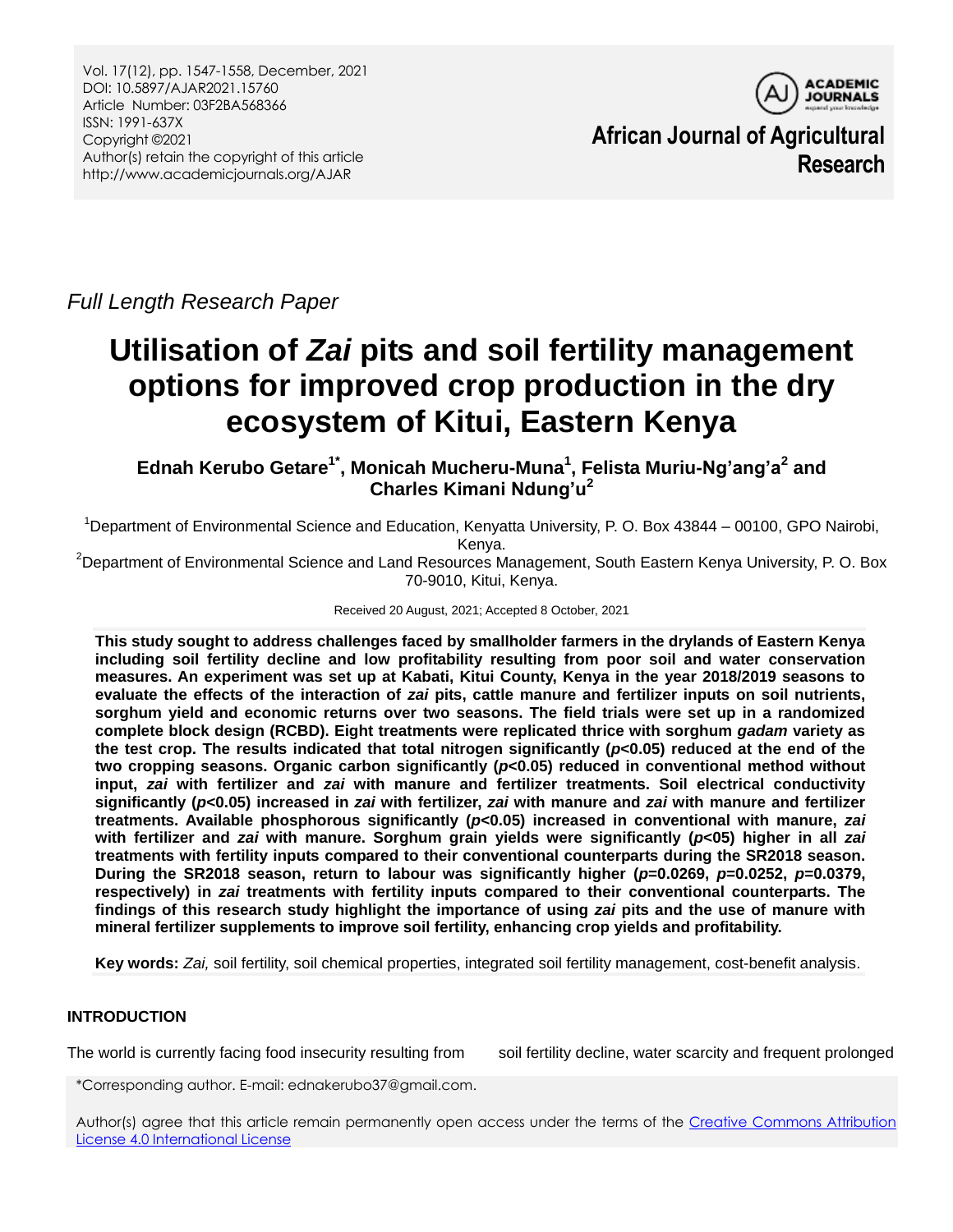drought (Leonard et al., 2010; Ali and Erenstein, 2017; Ouda and Zohry, 2020). The drought events are often associated with climate variability negatively affecting crop production in the arid and semi-arid lands (Tumushabe, 2018). The arid and semi-arid lands (ASALs) are characterized with low and poorly distributed rainfall within the growing period, degraded soils that are crusted and low in nutrients negatively affecting crop production (Zougmoré et al., 2014). The drylands of Eastern Kenya generally record low crop yields resulting from poor degraded soils and water scarcity due to low and unreliable rainfall (Joshi et al., 2009; Mganga et al., 2015). The small holder farmers in the Eastern Kenya region generally depend on rainfall for crop production which is a limiting factor during the growing season threatening their livelihood (Kiboi et al., 2017; Ogada et al., 2020). As a result of high dependence on rain-fed agriculture by the farmers, this subjects them to vulnerable climate change impacts (Adimassu and Kessler, 2016; Kogo et al., 2021).

Soil fertility and water scarcity problem has driven more innovative approaches in agriculture to strengthen subsistence and food security especially among agricultural small holder farmers through adoption of the suitable technologies (Nyang'au et al., 2021). To curb the problem of water scarcity and low crop yields, soil and water conservation strategies, irrigation, planting trees and improved crop seeds have been used as remedies of climate change (Gebru et al., 2020; Wawire et al., 2021). The small holder farmers in the drylands of Kenya have used various strategies to improve soil fertility, soil water availability and overall crop yield hence improving the economic returns (Mati, 2006; Kimaru-Muchai et al., 2020). This involves the use of soil and water conservation practices to improve livelihood and reduce vulnerability to drought (Sawadogo, 2011; Funk et al., 2020). Water harvesting technologies such as pitting is a form of water conservation strategy used to improve water supply for agricultural use and reduce vulnerability in an event of prolonged drought (Liang and Van Dijk, 2011; Patle et al., 2020). Pitting increases the moisture content in the soil and restores productivity in areas where rainfall is insufficient (Biazin et al., 2012; Kimaru-Muchai et al., 2020; Ndeke et al., 2021).

*Zai* pit a form of soil and water conservation technique harvests rainwater in small pits with manure buried in the pits to improve soil fertility as well as conserve soil moisture (Danjuma and Mohammed, 2015; Danso-Abbeam et al., 2020). The pits are best suited in areas that have low annual rainfall ranging from 300 to 800 mm (Motis and Lingbeek, 2013; Mwangi, 2020). In Africa, the *zai* pit system has been used in Mali, Niger and Burkina Faso with studies indicating that they improve soil fertility over time (Zougmoré et al., 2003; Danso-Abbeam et al., 2020). In Kenya, the most common type is the "five by nine" pit system with the *zai* pit system being promoted in the arid and semi-arid lands (ASALs) (Mati, 2006). The

*zai* pit system has been practiced in Eastern Kenya which has been proved successful (Kathuli and Itabari, 2014; Kimaru-Muchai et al., 2020).

Declining soil fertility also remains a major biophysical challenge in crop production among the smallholder farmers in the drylands of Eastern Kenya. This is a result of high rates of soil erosion, continuous cultivation without adequate addition of fertility inputs and the removal of crop residues from the field (Njeru et al., 2011; Aniah et al., 2019; Sarkar et al., 2020). Integrated soil fertility management (ISFM) technologies are used to enhance agricultural productivity through maximizing and efficient use of the applied nutrients (Vanlauwe et al., 2010; Bayu, 2020). The ISFM technologies include; use of organic matter, inorganic fertilizers, use of improved germplasm and adaptation to the local conditions to improve the soil properties and the overall crop yield (Ejigu et al., 2021; Mucheru-Muna et al., 2021). The small holder farmers in the drylands of Kenya commonly use crop residues, mineral fertilizers, farmyard manure and composts for short-term supply of nutrients with most farmers believing that the use of inorganic fertilizers is the quickest and surest method to supply nutrients (Mucheru-Muna et al., 2021).

Challenges facing small holder farmers arid and semiarid lands (ASALs) of Kenya include soil fertility decline, water scarcity, low crop yields and low economic returns. To address the challenges, a trial was set up in Kabati, Kitui County with the aim of assessing the effects of *zai* pits combined with ISFM technologies on soil nutrients, sorghum yields and the economic feasibility of using *zai* pits combined with integrated soil fertility management technologies on sorghum production within the study area.

## **MATERIALS AND METHODS**

## **Description of the study area**

The experiment was conducted in Kabati, Kitui County Kenya (1°14'13.0"S 37°54'52.2"E) (Figure 1). The area experiences unreliable rainfall ranging from 250 to 1050 mm per annum. The rainfall pattern is bimodal with the short rains (SR) occurring between October and December and the long rains (LR) being experienced between March and May. The rest of the year is dry. The hot months are July-September and January-February with high temperatures ranging between 14 and 34°C.

The topography of the area is described as hilly rugged uplands and lowlands. The general landscape of the area is flat with plains gently rolling down towards the east where the altitudes are as low as 400 m above sea level.

The soils found at Kabati are lixisols consisting of strongly weathered, leached and finely textured materials with high base saturation (Nezomba, 2016). As described by IUSS WG WRB (2015), a publicly available 30-m Soil Information System of Africa, lixisols are classified as oxic subgroups of Alfisols with principal qualifiers including, gleyic, stagnic, ferralic, nudiargic, lamellic, albic, ferric, rhodic/chromic, xanthic, gypsic, calcic, fractic, skeletic and haplic. The supplementary qualifiers include abruptic, albic, ferric, geric, humic, hyperochric, lamellic, profondic, and stagnic. The soils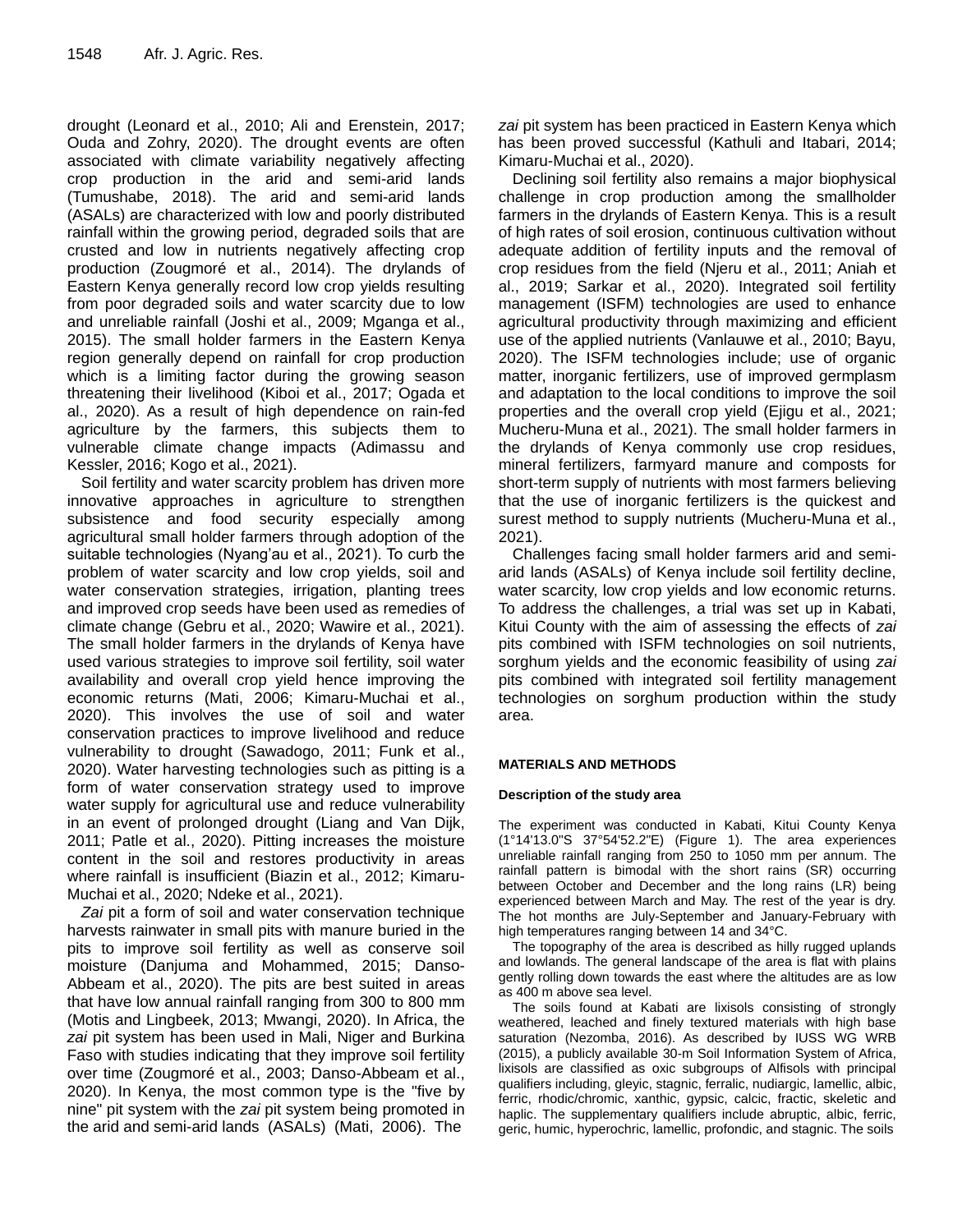

**Figure 1.** Map of the study area. Source: Arch GIS (2020).

are formed due to chemical weathering and are found in subtropical to warm climate with a pronounced dry season. They are thin and brown with low levels of available nutrients and low organic carbon levels. The surface soils have low aggregate stability prone to erosion and slaking when exposed to raindrops. Tillage and erosion measures to control erosion include mulching, use of cover crops and terracing to conserve them.

Kabati is in the upper midland 3-4 (semi-arid farming zone) with various natural resources including forests, rivers, hills and wildlife. The semi-arid zone has good agricultural potential used for agricultural production but frequent crop failures are recorded. The main socio-economic practices in the area include crop, livestock production, fish production and tourism. The main food crops grown in the area include legumes such as green grams (*Vigna radiata*), cowpeas (*Vigna unguiculata*), pigeon peas (*Cajanus cajan*) and beans (*Phaseolus vulgaris*). Cereals include maize (*Zea mays*), sorghum (*Sorghum bicolor*) and millet (*Pennisetum glaucum*) with tuber crops being cassava (*Manihot esculenta*) and sweet potatoes (*Ipomoea batatas*). Fruits include avocado (*Persea americana*), watermelon (*Citrullus lanatus*), pawpaw (*Carica papaya*) and mangoes (*Mangifera indica*).

#### **Rainfall trend over the experimental period**

The two growing seasons (SR2018 and LR2019) received varying amounts of rainfall with the total seasonal amount of rainfall recorded being 382.3 and 116.3 mm, respectively (Figure 2).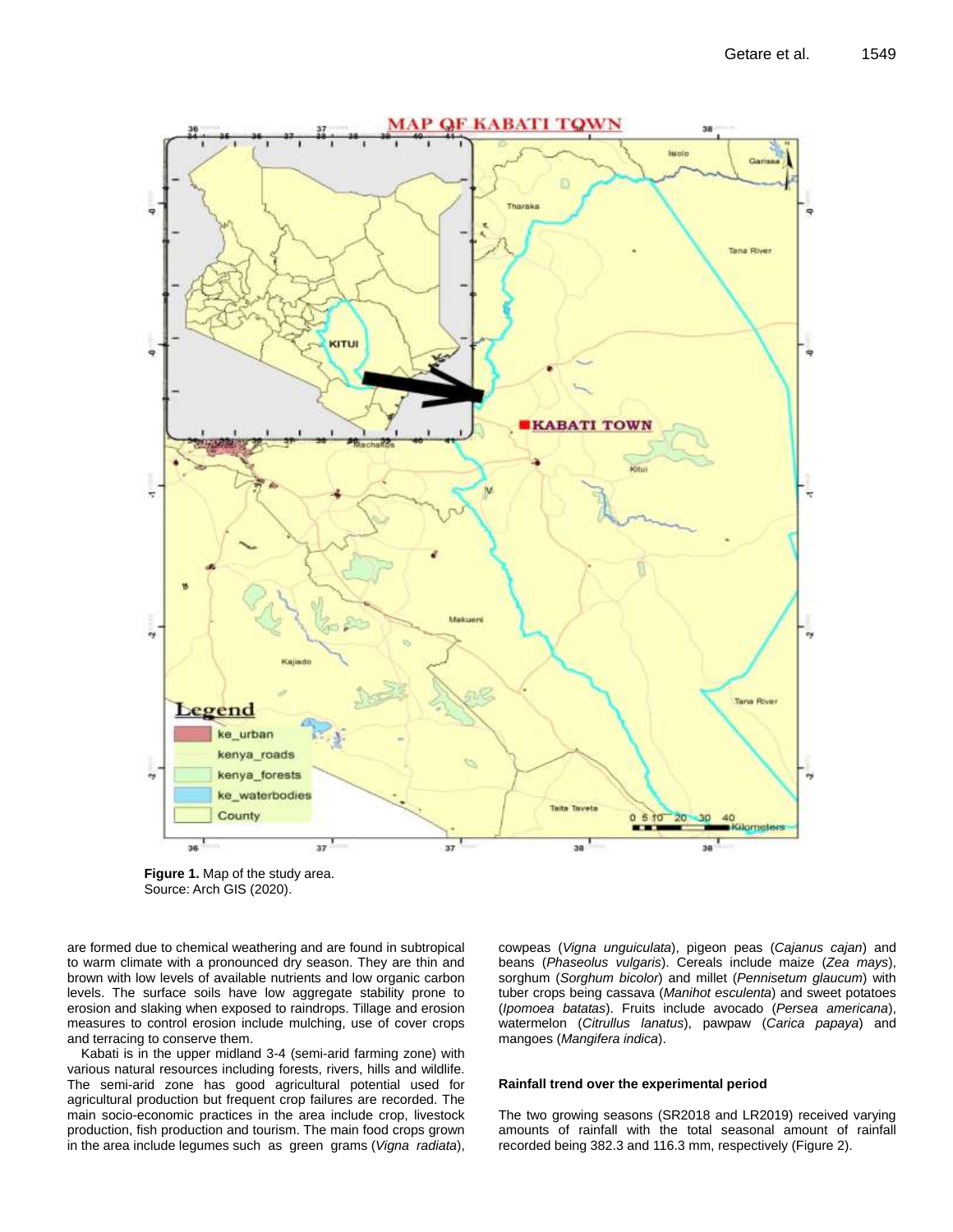

**Figure 2.** Rainfall distribution during the SR2018 and LR2109 seasons at Kabati, Kitui County, Kenya. Source: KMD (2020).

**Table 1.** Treatment combinations of the experiment at Kabati, Kitui County, Kenya.

| <b>Treatments</b>                         | N from manure ( $kg$ ha <sup>-1</sup> | N and P from Inorganic fertilizer (kg ha <sup>-1</sup> ) |
|-------------------------------------------|---------------------------------------|----------------------------------------------------------|
| Zai pits + Manure                         | 60                                    |                                                          |
| Zai pits + Inorganic fertilizer           |                                       | 60 N and 60 P                                            |
| Zai pits+ Manure+ Inorganic fertilizer    | 30                                    | 30 N and 30 P                                            |
| Zai pits +No inputs                       |                                       |                                                          |
| Conventional + Manure                     | 60                                    |                                                          |
| Conventional +inorganic fertilizer        |                                       | 60 N and 60 P                                            |
| Conventional+Manure +inorganic fertilizer | 30                                    | 30 N and 30 P                                            |
| Conventional + No inputs                  |                                       |                                                          |

SR2018 season (October-December, 2018) received more rainfall compared to LR2019 (March-May, 2019) which experienced less rainfall. The rains in the SR2018 growing season were uniformly distributed with the LR2019 experiencing rain in only 10 days of the growing period with the rest of the season being dry.

#### **Experimental layout and management**

The experiment was laid out as a randomized complete block design (RCBD) with eight (8) treatments replicated thrice (Table 1). The plot size measured 6 by 4.5 m, a spacing of 1 m between the plots and 1 m for the guard zone. The *zai* pits were made by digging out the topsoil to make 60 cm wide, 60 cm long and a depth of 30 cm (Danso-Abbeam et al., 2020). The topsoil was then refilled to a level of 15 cm before the fertility amendments were added. Sorghum gadam variety a drought-tolerant crop was planted at a spacing of 75 and 20 cm inter and intra-row, respectively and two sorghum plants were planted per hill. Weeding was done twice during the planting period by use of a hand hoe. No diseases were observed on the sorghum during the experimental period. Six out of the eight treatments, had three external fertility amendments inputs in both *zai* and conventional planting (1) Cattle manure (60 kg N ha-<sup>1</sup>), (2) Cattle manure (30 kg N ha<sup>-1</sup>) + 30 kg N ha<sup>-1</sup> / 30 kg P ha<sup>-1</sup>, and (3) 60 kg N ha<sup>-1</sup> / 60 kg P ha<sup>-1</sup> were applied at the beginning of every season to give an equivalent of 60 kg N ha<sup>-1</sup> and 60 kg P ha<sup>-1</sup> the KARLO recommended rate of N and P for sorghum totalling to six treatments (Karanja et al., 2014). The seventh and eight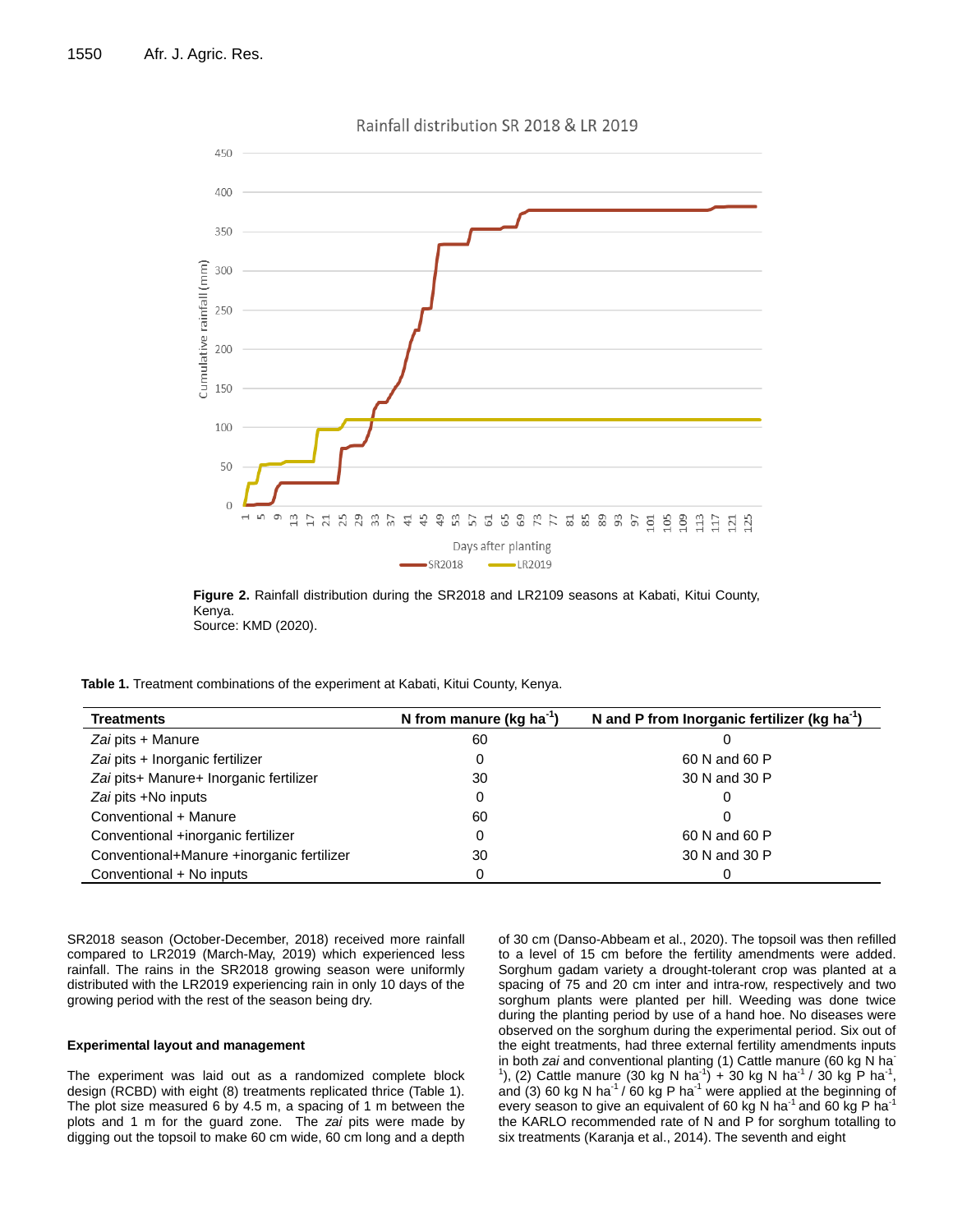**Table 2**. Initial soil characteristics of Kabati, Kitui County, Kenya.

| <b>Parameter</b>                  | Min   | <b>Max</b> | Mean  |  |
|-----------------------------------|-------|------------|-------|--|
| Sand $(\%)$                       | 52    | 70         | 61    |  |
| Silt (%)                          | 5     | 11         | 8     |  |
| Clay $(\%)$                       | 23    | 37         | 30    |  |
| Bulk density $(g/cm3)$            | 1.15  | 1.29       | 1.22  |  |
| Soil aggregate stability (MWD) mm | 1.20  | 2.42       | 1.81  |  |
| TN (%)                            | 0.31  | 0.46       | 0.39  |  |
| $EC(S)_dS/m$                      | 183.8 | 249.8      | 216.8 |  |
| pH(H <sub>2</sub> O)              | 5.40  | 5.59       | 5.50  |  |
| OC(%)                             | 1.07  | 1.45       | 1.26  |  |
| Phosphorous (mg $kg^{-1}$ )       | 6.37  | 12.75      | 9.56  |  |

Min=Minimum values of each parameter, Max=Maximum value of each parameter, Mean=Average of each parameter.

treatments were absolute control in both conventional and *zai* planting where no external fertility inputs were applied (Table 1).

#### **Data collection**

#### *Soil sampling and laboratory analysis*

Soil sampling was done before setting up the experiments at the field in the SR2018 season and at the end of the LR2019 season in all the plots at a depth of 0 to 15 cm by use of a soil auger. The soil samples were collected from five different spots within the plot then bulked to one sample which was then analysed for total nitrogen (TN), soil pH, phosphorus, electrical conductivity, and organic carbon.

#### **Soil laboratory analysis**

#### *Soil chemical properties*

The soil samples from the field were delivered to the laboratory, airdried and ground to pass through a 2 mm sieve. All the laboratory analyses on the chemical properties of the soil were performed using the standard methods for analysing soils as described by Motsara and Roy (2008). Total nitrogen was analysed using the Kjeldahl method as described by Bremner (1960), available phosphorus (P) was measured using the Brays method, potassium (K) was estimated with a flame photometer, soil pH was measured by an electronic pH meter, the electric conductivity of the soil was measured by electric conductivity meter, and organic carbon (OC) was measured by the ignition method (Motsara and Roy, 2008).

#### *Soil physical properties*

Soil aggregate stability (dry sieving) was determined as described by Ekwuea et al. (2018), soil particle size was determined using the hydrometer method and soil bulk density was determined by core sampling method described by Motsara and Roy (2008). Table 2 shows the averages for the initial soil chemical and physical properties at Kabati, Kitui County.

#### **Sorghum yields**

Sorghum heads were harvested at maturity from the net area of each plot and weighed. The sorghum heads were then sundried, threshed and the dry weight recorded as well. Grain moisture was

determined using a moisture meter and the grain weight was adjusted to 12.5% moisture content after sun drying.

#### **Rainfall measurement**

Rainfall data was collected using a simple rain gauge calibrated in millimetres. Daily rainfall was measured and recorded with monitoring visits done to ensure the accuracy of the rainfall.

#### **Economic analysis**

To evaluate the economic returns of using *zai* pits and integrated soil fertility management (ISFM) technologies on sorghum production, partial budgeting was used to compare the costs and financial benefits of each treatment. The benefits and costs with each treatment were evaluated using the different ISFM technologies with *zai* pits. The costs included fertility-enhancing inputs (manure and inorganic fertilizer), pitting and labour with benefits being increased sorghum yield. The inputs and outputs prices derived from the prevailing market prices in the area and values used in economic analysis are shown in Table 3.

Detailed data on the labour requirements were collected in the two seasons for all the various field operations (land preparation, manure and fertilizer application, weeding, harvesting and pitting) and time taken for each activity was recorded using a stopwatch. Labour was valued at the local wage rate (USD man day<sup>-1</sup>; USD 3.532) per working day (8 h). Net benefit, return to labour and benefit-cost ratio were used as the economic tools in assessing profitability. The net benefit, return to labour and benefit-cost ratio were calculated using the following formulas:

Net benefits=Total benefits-Total costs Return to labour=Net benefits/Labour costs Benefit cost ratio=Net benefits/Total Cost

#### **Data analysis**

Data on sorghum yield, soil chemical properties and economic return were subjected to analysis of variance (ANOVA) using the proc procedure in SAS 9.2 software and means separated using standard error of differences (SED) at *p*<0.05. To compare the effects of each treatment on sorghum yield, conversion of relative increases compared to the control were done. Changes in yield were compared between the two seasons using t-test. Comparisons on soil nutrients from soil samples collected at the beginning and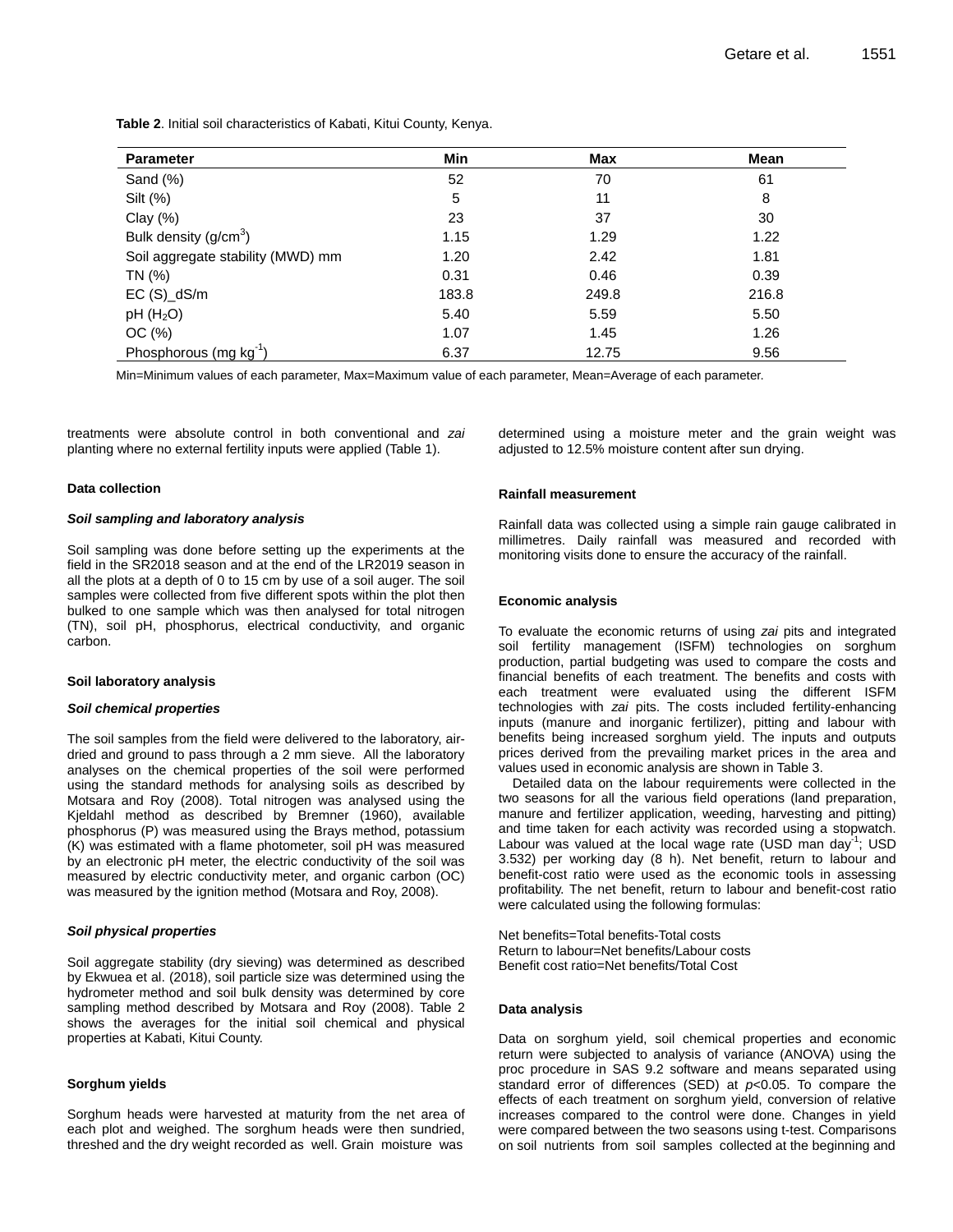**Table 3.** Parameters used in cost-benefit analysis.

| <b>Parameter</b>                        | <b>Cost (US Dollars)</b> |
|-----------------------------------------|--------------------------|
| Cost of NPK (per kg)                    | 0.67                     |
| Labour cost (man/day ha <sup>-1</sup> ) | 3.532                    |
| Cost packet of sorghum seeds (2 kg)     | 3.36                     |
| Price of sorghum grains (per kg)        | 0.76                     |
| Cost of cattle Manure (tonnes)          | 5.775                    |

―Official exchange rate (September 2019)‖; 1USD=Ksh.103.9.

the end of the experiments were analysed using t-test.

## **RESULTS**

## **Interaction effects of pits, cattle manure and mineral fertilizers on selected soil chemical properties**

The treatments significantly (*p=*0.0214) reduced total nitrogen at the end of the experiment with electrical conductivity and available phosphorous increasing significantly (*p*=0.0097, *p*=0.0005, respectively) over the same period. Under the *zai* tillage system nitrogen content reduced significantly (*p*=0.0390, *p*=0.0310, *p*=0.0005, respectively) in *zai* pit with manure and half rate mineral fertilizer, *zai* with sole manure and *zai* without input treatments (Table 4). Under the conventional tillage system nitrogen content decreased significantly (*p*=0.0212, *p*=0.0198, *p*=0.0007, respectively) in conventional with manure and fertilizer, conventional with sole manure and conventional with mineral fertilizer treatments. *Zai* with fertilizer had the highest percentage reduction (-65.22%) and conventional with manure recording the lowest percentage reduction (-38.71%).

Under the conventional tillage system, electrical conductivity significantly (*p*=0.0037, *p*=0.0415, *p*=0.0180, respectively) increased in conventional with fertilizer, conventional with manure and fertilizer and conventional without input. Under the zai tillage system, electrical conductivity significantly (*p*=0.0010, *p*=0.0175, *p*=0067, respectively) increased in *zai* with fertilizer, *zai* with sole manure and *zai* with manure and mineral fertilizer (Table 4). Soil organic carbon (SOC) significantly (*p*=0.0015, *p*=0.0109, *p*=0.0146, respectively) reduced in conventional without inputs, *zai* with manure and mineral fertilizer and *zai* with mineral fertilizer treatments. Available phosphorous significantly (*p*=0.0258, *p*=0.0114, *p*=0.0266, respectively) increased in z*ai* planting with sole manure, *zai* planting with full-rate fertilizer and conventional planting with sole manure treatments (Table 4).

## **Zai pits, cattle manure and mineral fertilizers interaction effects on sorghum yields**

Variation of grain and stover yields due to seasons, tillage

systems (*zai* and conventional) and the different fertility inputs were observed over the study period. During the SR2018 season, sorghum grain and stover yields were significantly (*p*<0.0001, *p*=0.0005, respectively) influenced by *zai* pits and ISFM technologies (Table 5). During the LR2019 season the stover yields were significantly (*p*=0.0007) influenced by *zai* pits and ISFM technologies.

The highest grain and stover yields (4.37 and 12.71 t ha<sup>-1</sup>), respectively were recorded during the short rains  $(SR2018)$  season while the lowest grain  $(0.06 \text{ t} \text{ ha}^{-1})$  and stover  $(1.29$  t ha<sup>-1</sup>) yields were recorded during the long rains (LR2019) season (Table 5). The average grain and stover yields were higher under *zai* planting compared to conventional planting in both the SR2018 and LR2019 seasons. During the SR2018 season, grain yield was highest in *zai* planting with manure and fertilizer (4.37 t ha<sup>-1</sup>) and lowest in conventional without inputs (2.06 t ha<sup>-</sup>  $1$ ) treatments. During the LR2019, the highest grain yield (Table 5) was recorded in *zai* planting with fertilizer (0.28 t ha<sup>-1</sup>) and the lowest grain yield recorded in conventional with manure and mineral fertilizer treatment (0.06 t ha<sup>-1</sup>).

During the SR2018 season, significant higher grain yields were recorded in *zai* with mineral fertilizer, *zai* planting with sole manure and *zai* with manure and fertilizer (*p*=0.0027, *p*=0.0036, *p*=0.0116, respectively) compared to conventional with fertilizer, conventional with sole manure and conventional with manure and mineral fertilizer. During the same season, stover yields were significantly higher (*p*=0.0009) in *zai* planting with manure and mineral fertilizer as compared to conventional planting with manure and mineral fertilizer. During the LR2019 season, significantly higher stover yields (*p*=0.0498, *p*=0.0390, respectively) were recorded in *zai* planting with mineral fertilizer and *zai* with sole manure as compared to conventional with mineral fertilizer and conventional with sole manure (Table 5).

## **Economic returns**

During the SR2018 the highest net benefit was recorded in *zai* planting with manure and mineral fertilizer (2690.51 USD ha-1 ) and the lowest recorded in *zai* planting without input (1228.99 USD ha<sup>-1</sup>) in the same season (Figure 2). In the LR2019 season the net benefits recorded a negative change (Table 6) with the highest net benefit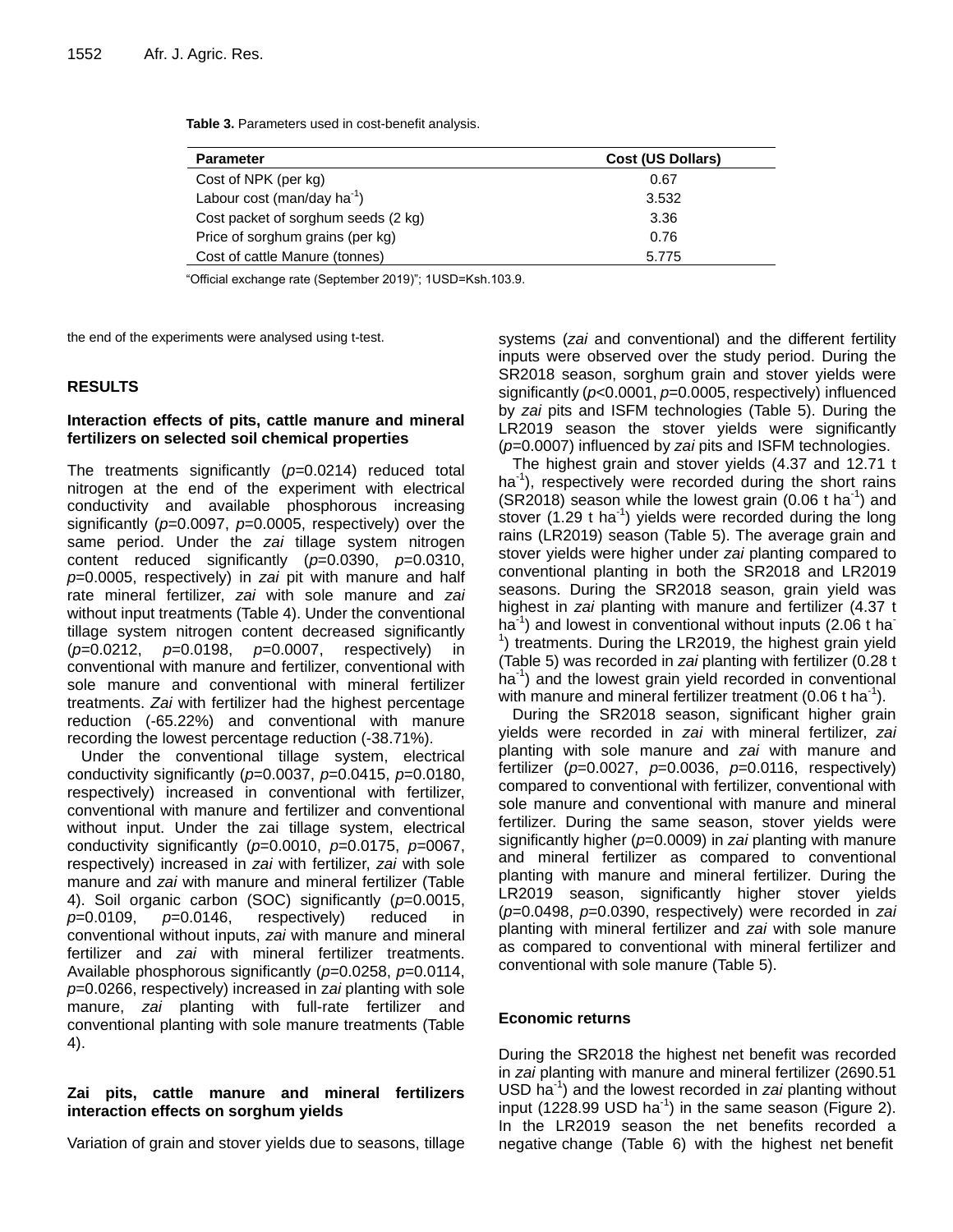| <b>Soil Parameter</b> |                | Total Nitrogen (%)   |                 | Soil pH $(H2O)$   |                   |                 | Electrical conductivity (dS/m) |                 |                 | <b>Organic Carbon (%)</b> |                   |                 | <b>Available Phosphorous (ppm)</b> |                      |           |
|-----------------------|----------------|----------------------|-----------------|-------------------|-------------------|-----------------|--------------------------------|-----------------|-----------------|---------------------------|-------------------|-----------------|------------------------------------|----------------------|-----------|
| <b>Treatments</b>     | <b>Beg</b>     | End                  | t-test <i>p</i> | <b>Beg</b>        | End               | t-test <i>p</i> | <b>Beg</b>                     | End             | t-test <i>p</i> | <b>Beg</b>                | End               | t-test <i>p</i> | <b>Beg</b>                         | End                  | t-test, p |
| CF60                  | $0.40^{\circ}$ | $0.15^{\circ}$       | 0.0007          | $5.43^{\circ}$    | $5.40^{\circ}$    | 0.7607          | $192.3^a$                      | $288.3^{a}$     | 0.0037          | $1.28^a$                  | .17 <sup>a</sup>  | 0.0596          | $6.37^{a}$                         | $18.68^{a}$          | 0.1508    |
| CM <sub>60</sub>      | $0.31^{a}$     | $0.19$ <sub>bc</sub> | 0.0198          | 5.58 <sup>a</sup> | 5.76 <sup>a</sup> | 0.1836          | $194.1^a$                      | $311.1^a$       | 0.2710          | 1.35 $^{\rm a}$           | $0.82^a$          | 0.2602          | $7.11^a$                           | 21.03 <sup>ad</sup>  | 0.0266    |
| CMF30                 | $0.38^{a}$     | $0.21^{\circ}$       | 0.0212          | $5.53^{\circ}$    | 5.63 <sup>a</sup> | 0.5950          | $234.8^a$                      | $384.3^{o}$     | 0.0415          | 1.44 $^{\circ}$           | 0.59 <sup>a</sup> | 0.0631          | $15.30^{a}$                        | 37.70 <sup>bd</sup>  | 0.0773    |
| <b>CNO</b>            | $0.31^a$       | $0.16^a$             | 0.0737          | $5.44^{\circ}$    | 5.50 <sup>a</sup> | 0.7098          | $183.8^{a}$                    | $289.5^a$       | 0.0180          | 1.07 $^{\rm a}$           | $0.32^a$          | 0.0015          | 8.83 <sup>a</sup>                  | $20.02^a$            | 0.1142    |
| <b>ZF60</b>           | $0.46^{\circ}$ | $0.16^4$             | 0.1196          | $5.49^{a}$        | $5.48^{a}$        | 0.9018          | 210.7 <sup>a</sup>             | $352.4^{b}$     | 0.0010          | 1.37 $^{\rm a}$           | $0.87^{\circ}$    | 0.0146          | $10.20^a$                          | $61.30^{\circ}$      | 0.0114    |
| ZM60                  | $0.38^{a}$     | $0.18^{ab}$          | 0.0390          | 5.59 <sup>a</sup> | $5.87^{a}$        | 0.0909          | 209.9 <sup>a</sup>             | $342.4^{\circ}$ | 0.0175          | 1.45 $^{\rm a}$           | $0.51^{\circ}$    | 0.1055          | $11.02^a$                          | 26.62 <sup>abd</sup> | 0.0258    |
| ZMF30                 | $0.39^{a}$     | $0.19$ <sup>ac</sup> | 0.0310          | 5.59 <sup>a</sup> | 5.66 <sup>a</sup> | 0.5648          | $200.2^a$                      | $318.3^{a}$     | 0.0067          | 1.36 $^{\rm a}$           | 0.58 <sup>a</sup> | 0.0109          | 8.46 <sup>a</sup>                  | 37.47d               | 0.0632    |
| ZNO                   | $0.37^{\circ}$ | $0.19$ <sub>bc</sub> | 0.0005          | $5.40^{\circ}$    | 5.36 <sup>a</sup> | 0.4557          | $249.8^a$                      | $303.3^a$       | 0.2257          | $1.33^{\circ}$            | $0.43^{\circ}$    | 0.1047          | $12.75^a$                          | 14.54 <sup>ad</sup>  | 0.1387    |
| <b>SED</b>            | 0.0483         | 0.0112               |                 | 0.1071            | 0.1313            |                 | 18.4474                        | 16.658          |                 | 0.1729                    | 0.1897            |                 | 2.0173                             | 5.6397               |           |
| P value               | 0.4011         | 0.0214               |                 | 0.812             | 0.1511            |                 | 0.2677                         | 0.0097          |                 | 0.8296                    | 0.0974            |                 | 0.0971                             | 0.0005               |           |

**Table 4.** Soil chemical properties (0-15 cm) at the beginning of SR2018 and end of LR2019 seasons at Kabati, Kitui County, Kenya.

 $\overline{\phantom{a}}$ 

CMF30=Conventional + Cattle Manure+30 kg N ha<sup>-1</sup>, CNO= Conventional with no inputs, CM60=Conventional+Manure, CF60=Conventional+ 60 kg N ha<sup>-1</sup>, ZNO=*zai* with no inputs, ZMF30=*zai*+ Cattle<br>manure+ 30 kg N ha<sup>-1</sup>, ZM60=

**Table 5.** Sorghum grain and stover yield during the SR2018 and LR2019 seasons at Kabati, Kitui County, Kenya.

|                                    |                   | Grain yield (t ha <sup>-1</sup> ) | Stover yield (t ha <sup>-1</sup> ) |                      |  |  |
|------------------------------------|-------------------|-----------------------------------|------------------------------------|----------------------|--|--|
| <b>Treatment</b>                   | <b>SR2018</b>     | <b>LR2019</b>                     | <b>SR2018</b>                      | <b>LR2019</b>        |  |  |
| Conventional + Fertilizer          | $2.54^{b}$        | $0.24^{\circ}$                    | $6.35^{\circ}$                     | $2.18^{bcd}$         |  |  |
| Conventional + Manure              | 2.88 <sup>b</sup> | $0.10^{a}$                        | 7.34 <sup>c</sup>                  | 1.49 <sup>cd</sup>   |  |  |
| Conventional + Manure + Fertilizer | $3.13^{b}$        | 0.06 <sup>a</sup>                 | 5.95 <sup>c</sup>                  | 1.85 <sup>cd</sup>   |  |  |
| Conventional + No inputs           | 2.06 <sup>b</sup> | 0.11 <sup>a</sup>                 | $6.75^{\circ}$                     | $1.29^{d}$           |  |  |
| Zai +Fertilizer                    | $4.38^{a}$        | $0.28^{a}$                        | $7.81^{bc}$                        | 3.62 <sup>a</sup>    |  |  |
| Zai +Manure                        | 3.86 <sup>a</sup> | $0.18^{a}$                        | $10.37^{ab}$                       | $2.98^{ab}$          |  |  |
| Zai + Manure + Fertilizer          | $4.37^{a}$        | 0.20 <sup>a</sup>                 | $12.71^a$                          | $2.33$ <sup>bc</sup> |  |  |
| Zai +No inputs                     | 3.06 <sup>b</sup> | $0.14^{a}$                        | $6.74^{\circ}$                     | 1.97 <sup>cd</sup>   |  |  |
| P value                            | < .0001           | 0.1209                            | 0.0005                             | 0.0007               |  |  |
| <b>SED</b> $(0.05)$                | 0.2908            | 0.0547                            | 0.8613                             | 0.2926               |  |  |

Means followed by a different letter are not significantly different  $p$ <0.05; Standard Error of Difference (SED).

recorded in zai with fertilizer (27.11 USD ha<sup>-1</sup>) and the lowest recorded in conventional with manure and fertilizer (-199.71 USD  $ha^{-1}$ ). During the SR2018 season, the highest return to labour was

recorded in *zai* with sole manure treatment (22.60 USD ha<sup>-1</sup>) and the lowest recorded in conventional with fertilizer treatment (7.41 USD ha $^{-1}$ ). In the LR2019 season the highest return to labour was

recorded in *zai* with fertilizer treatment (0.19 USD ha<sup>-1</sup>) and the lowest in conventional with manure and fertilizer (-0.96 USD ha $^{-1}$ ). BCR was highest in zai with sole manure (17.09 USD ha<sup>-1</sup>) and lowest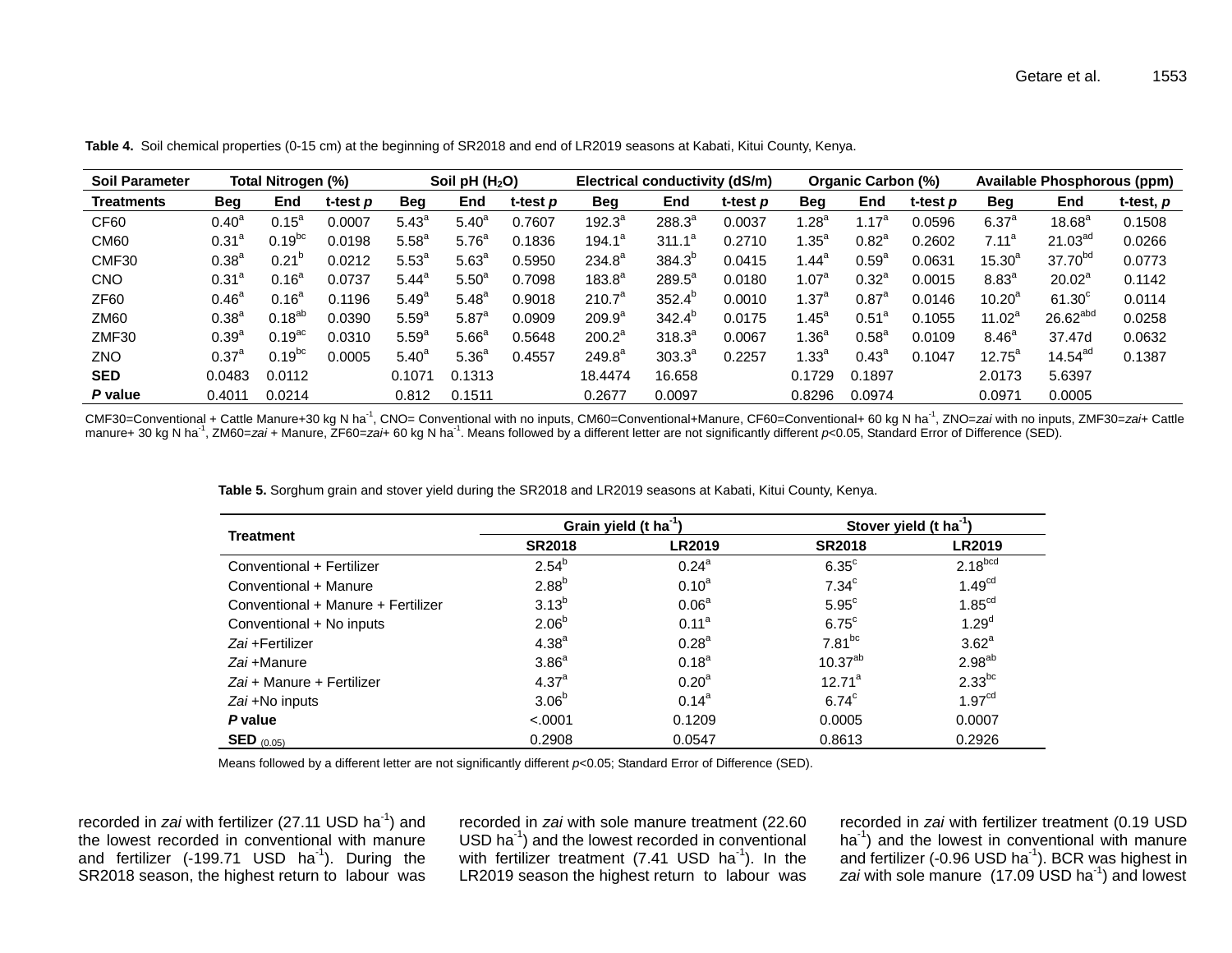| <b>Treatment</b>      | Labour<br>cost<br><b>SR2018</b> | Labour<br>cost<br><b>LR2019</b> | <b>Total cost</b><br><b>SR2018</b> | <b>Total cost</b><br><b>LR2019</b> | Total<br>benefit<br><b>SR2018</b> | Total<br>benefit<br><b>LR2019</b> | <b>Net benefit</b><br><b>SR2018</b> | <b>Net</b><br>benefit<br><b>LR2019</b> | <b>Return to</b><br>labour<br><b>SR2018</b> | <b>Return</b><br>to labour<br><b>LR2019</b> | <b>BCR</b><br><b>SR2018</b> | <b>BCR</b><br><b>LR2019</b> |
|-----------------------|---------------------------------|---------------------------------|------------------------------------|------------------------------------|-----------------------------------|-----------------------------------|-------------------------------------|----------------------------------------|---------------------------------------------|---------------------------------------------|-----------------------------|-----------------------------|
| CF60                  | 225.09 <sup>c</sup>             | $225.09^{a}$                    | $258.58^d$                         | $258.58^a$                         | 1930.16 <sup>b</sup>              | $182.16^a$                        | 1671.58 <sup>bc</sup>               | $-76.42^{ab}$                          | 7.41 <sup>d</sup>                           | $-0.34^{ab}$                                | 6.44 <sup>d</sup>           | $-0.31$ <sup>a</sup>        |
| <b>CM60</b>           | $141.13^{e}$                    | $141.12^c$                      | $168.85^r$                         | $168.83^{de}$                      | 2163.70 <sup>p</sup>              | 71.28 <sup>a</sup>                | $1994.85^{\text{abc}}$              | $-97.54^{ab}$                          | 14.13 <sup>bcd</sup>                        | $-0.69b$                                    | $11.81$ <sup>abc</sup>      | $-0.58^{\circ}$             |
| CMF30                 | $207.56^{\circ}$                | $207.52^{b}$                    | $241.48^e$                         | $241.48^{b}$                       | 2533.33 <sup>b</sup>              | 41.77 <sup>a</sup>                | 2291.86 <sup>ab</sup>               | $-199.71^{b}$                          | 11.03 <sup>cd</sup>                         | $-0.96b$                                    | 9.48 <sup>cd</sup>          | $-0.83^{\circ}$             |
| <b>CNO</b>            | $141.89^{e}$                    | 141.89 <sup>c</sup>             | $141.89^{9}$                       | $141.89$ <sup>r</sup>              | 2171.43 <sup>b</sup>              | $81.43^{a}$                       | $2029.54^{abc}$                     | $-60.46^{ab}$                          | 14.29 <sup>bcd</sup>                        | $-0.43^{ab}$                                | $14.29$ <sup>abc</sup>      | $-0.43^{\circ}$             |
| <b>ZF60</b>           | $1128.42^a$                     | 147.3 <sup>c</sup>              | $1168.61^a$                        | $187.50^{\circ}$                   | 3482.23 <sup>a</sup>              | 214.61 <sup>a</sup>               | 2313.62 <sup>ab</sup>               | $27.11^a$                              | $15.67$ <sup>abc</sup>                      | $0.19^{a}$                                  | $12.31$ <sup>abc</sup>      | $0.15^a$                    |
| <b>ZM60</b>           | 1094.78 <sup>b</sup>            | $113.28^{\circ}$                | $1129.20^a$                        | $154.39$ <sup>ef</sup>             | 3693.64 <sup>a</sup>              | $135.71^a$                        | 2564.44 <sup>a</sup>                | $-18.68$ <sup>a</sup>                  | $22.60^a$                                   | $-0.16^{ab}$                                | $16.92^a$                   | $-0.12^a$                   |
| ZMF30                 | 1125.08 <sup>a</sup>            | 143.96 <sup>c</sup>             | $1163.65^a$                        | 182.54 <sup>cd</sup>               | 3854.16 <sup>a</sup>              | $151.93^{a}$                      | $2690.51^a$                         | $-30.61^{ab}$                          | $18.92^{ab}$                                | $-0.21^{ab}$                                | 15.00 <sup>ab</sup>         | $-0.17^{\circ}$             |
| ZNO                   | 1094.27 <sup>b</sup>            | $113.15^{\circ}$                | $1094.27^c$                        | $113.15^9$                         | 2323.25 <sup>b</sup>              | $108.67^{\circ}$                  | $1228.99^\circ$                     | $-4.49^a$                              | 10.87 <sup>cd</sup>                         | $-0.02^{ab}$                                | 10.87 <sup>bcd</sup>        | $-0.02a$                    |
| P                     | < .0001                         | < .0001                         | < .0001                            | < .0001                            | < .0001                           | 0.1202                            | 0.0049                              | 0.0393                                 | 0.0001                                      | 0.0889                                      | 0.0039                      | 0.1088                      |
| $\text{SED}_{(0.05)}$ | 3.809                           | 3.2578                          | 6.0487                             | 6.0916                             | 226.7482                          | 42.9366                           | 227.866                             | 42.8921                                | 1.5772                                      | 0.2532                                      | 1.5147                      | 0.2229                      |

**Table 6.** Economic returns (USD) of the different treatments during the SR2018 and LR2019 seasons.

CMF30=Conventional + Cattle Manure+30 kg N ha<sup>-1</sup>, CNO= Conventional with no inputs, CM60=Conventional+Manure, CF60=Conventional+ 60 kg N ha<sup>-1</sup>, ZNO=zai with no inputs, ZMF30=zai+ Cattle manure+ 30 kg N ha<sup>-1</sup>, ZM60=*zai* + Manure, ZF60=*zai*+ 60 kg N ha<sup>-1</sup>. Means followed by a different letter are not significantly different *p*<0.05; Standard Error of Difference.

in conventional with fertilizer (6.34 USD ha<sup>-1</sup>) during the SR2018 season. During the LR2019 season, BCR was highest (Table 6) in *zai* with fertilizer (0.15  $USD$  ha<sup>-1</sup>) and lowest in conventional with manure and fertilizer (-0.83  $USD$  ha $^{-1}$ ).

The three economic tools, that is, the net benefits, return to labour and benefit cost ratio (BCR) were significantly (*p*=0.0048, *p*=0.0001, *p*=0.0039, respectively) influenced by *zai* pits and ISFM technologies during the SR2018 season. During the SR2018 season, return to labour was significantly higher (*p*=0.0269, *p*=0.0252, *p*=0.0379, respectively) in *zai* with fertilizer, *zai* with manure and *zai* with manure and fertilizer as compared to conventional with fertilizer, conventional with manure and conventional with manure and fertilizer (Table 6).

## **DISCUSSION**

The incorporation of fertility inputs negatively

influenced total nitrogen with electrical conductivity and available phosphorous positively influenced by the end of LR2019 cropping season. The addition of manure and mineral fertilizer significantly reduced total nitrogen by the end of the two cropping seasons and this could be because the application of fertility inputs makes nitrogen readily available for plant uptake hence the reduction of total nitrogen in the soil. The reduction of total nitrogen could also be attributed to loss through volatilization, nitrous oxide emission, leaching, erosion and oxidation of nitrogen as reported by Pal et al. (2020). These results corroborated by Pasley et al. (2019) who noted that an increase in nitrogen fertilizer application increased nitrogen uptake by crops reducing its availability in the soil. Similarly, Omara et al. (2019) reported that the efficiency of nitrogen uptake by crops was accelerated by manure and fertilizer application. However, other studies recorded a significant increase in total nitrogen in the soil. For instance, Bedada et al.

(2014) noted that a combination of compost and nitrogen, phosphorous (NP) fertilizer increased the stock of total nitrogen 0-10 cm compared to the control experiment and nitrogen phosphorous (NP) fertilizer alone treatments. Similarly, Mattuso et al. (2014), Yegon et al. (2016), Kihara et al. (2016) and Liu et al. (2020) reported that the addition of manure and mineral fertilizer increased total nitrogen in the soil.

The application of sole manure increased the electrical conductivity of soil. This could be attributed to the high amounts of dissolved salts in manure. Soil electrical conductivity increases as a result of manure application is related to the high amounts of dissolved salts that is beneficial in supplying a pool of nutrients and ions into the soil. Similar findings have also been reported by Carmo et al. (2016a, b) and Miller et al. (2016) who indicated that electrical conductivity increased with manure application.

Conversely, soil organic carbon reduced in all the treatments by the end of the two cropping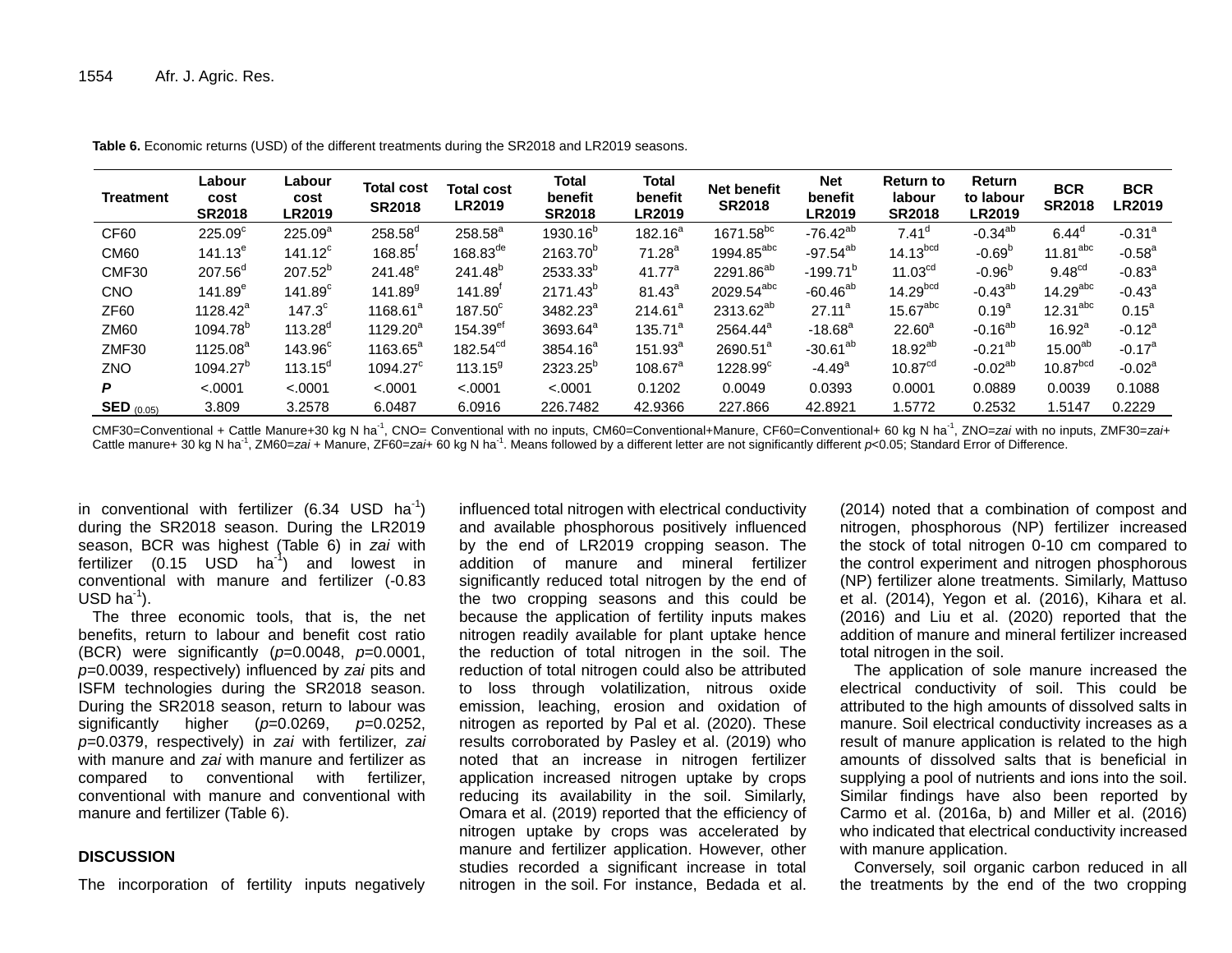seasons. This could be attributed to the slow changes in soil organic carbon in compacted, poorly drained soils and clayey soils compared to sloping and coarse-textured soils. Tillage also speeds up the loss of soil organic carbon by increasing its mineralization and loss by erosion. This is because mixing of soils with litter favours bacteria and promotes the rapid breakdown process of organic carbon. Tillage induced erosion of soils is also the cause of severe loss of soil organic carbon more especially in upland landscapes. Similar results have also been reported by Liu et al. (2003), Blanco-Canqui et al. (2013) and Corsi et al. (2012) who indicated that soil organic carbon declined significantly in the first five years of cultivation. Long-term experiments are required to detect changes in soil organic carbon because it responds slowly to changes in agricultural management. Therefore, this means that the changes may require a long period of time to be detected and quantify the effect of the management activities (Haddaway et al., 2015). A similar study on the changes of soil organic carbon in an established plantation in northern China recorded an initial decrease in soil carbon (Lei et al., 2019). This could be attributed to the loss of carbon through decomposition which outweighed gains of carbon from litter.

Available phosphorous increased in treatments that had sole manure in *zai* and conventional tillage systems an indication that manure could have contributed to the increase in phosphorous in the soil. The current trend of results is in consonance with findings of Ali et al. (2019) who noted that manure application as an amendment in agricultural soils improved the soil physiochemical properties and cycling of nutrients through enhancing enzyme and soil microbial activities leading to improved phosphorous bioavailability for crop uptake. Buckley and Makortoff (2004) reported that manure contains about 45 to 90% of inorganic orthophosphates a form in which phosphorous is taken up by plants which makes it a rich supplier of phosphorous into the soil.

On average, the LR2019 season recorded lower grain and stover yields compared to the SR2018 season. This could be associated with the dry spells and prolonged meteorological drought that was experienced in the planting (LR2019) season where the cumulative rainfall declined (Figure 2) affecting the growth and production of sorghum. Similar results were also reported by Rockström (2010), Ibrahim et al. (2011) and Nyakudya and Stroosnijder (2011) who noted that low yields experienced were as a result of water stress which is often experienced by the smallholder farmers in the arid and semi-arid regions.

*Zai* pits as a water harvesting technique increased the grain yields in SR2018 and this could be attributed to their ability to retain soil moisture and improve nutrient efficiency. These results were similar with Amede et al. (2011) and Wouterse (2017) who noted that the *zai* pit technology was an intervention used by smallholder farmers to increase agricultural productivity through improving precipitation capture, reduction of runoff, increase water infiltration and water evaporation from the soil. The current trend of results also corroborated by Kathuli and Itabari (2014) who reported that the use of *zai* pits significantly increased sorghum grain yield. Similarly, Mazvimavi and Twomlow (2008) noted higher yields in pitting technology compared to the conventional tillage system.

During the SR2018 season, grain yields were significantly higher in *zai* with full-rate fertilizer compared with *zai* without input an indication that mineral fertilizer significantly increased the grain yields. This could be because mineral fertilizer improves soil chemical and physical properties by increasing the availability of nutrients in the soil and promoting the growth of crops.

During the same season grain yields were significantly higher in *zai* with sole manure and *zai* with manure and mineral fertilizer compared to the control. This was also attributed to the ability of the combination to enhance release of nutrients and uptake by crops. Tittonel et al. (2008), Kihara et al. (2017) and Mi et al. (2018) attributed the increase of grain yield to the use of fertilizer and manure. Matusso et al. (2014) linked the significant increase in grain yield to the ability of the combination to enhance the nutrient release and uptake. Amede et al. (2011) also reported that *zai* pits and a combination of fertilizer additions increased the yield of potatoes by 500 to 2000% and bean yield by 250%. The application of manure alone or in combination with mineral fertilizer increased crop yield and this could be associated with the increase in the supply of the nutrients in the soil as well as the ability of the combination to enhance release of nutrients hence increase in nutrient availability. Chen et al. (2018) reported that the application of organics alone or a combination with mineral fertilizers led to increased crop yield compared to the sole mineral fertilizers. Elsewhere, Chivenge et al. (2011) reported an increase in maize yield in treatments that had a combination of organic resources and fertilizers (114%) and sole organic resources (60%). Biazin et al. (2012), Dunjana et al. (2012) and Kar et al. (2013) also noted that rainwater harvesting in combination with the use of both inorganic and organic inputs increases the nutrients in the soil improving crop productivity.

The significant difference in the economic parameters between the seasons, with SR2018 performing much better than the LR2019 season could be as a result of the low grain yields recorded in LR2019 due to the prolonged dry spell. Ray et al. (2018) noted that drought causes significant reduction in yields and economic returns in both irrigated and rainfed crops because of the reduction of water and moisture available for crop growth. The SR2018 season had higher benefits in treatments that had a combination of manure and fertilizer in both conventional and zai tillage systems compared to the control. This was an indication that the combined use of organics and mineral fertilizers was economically viable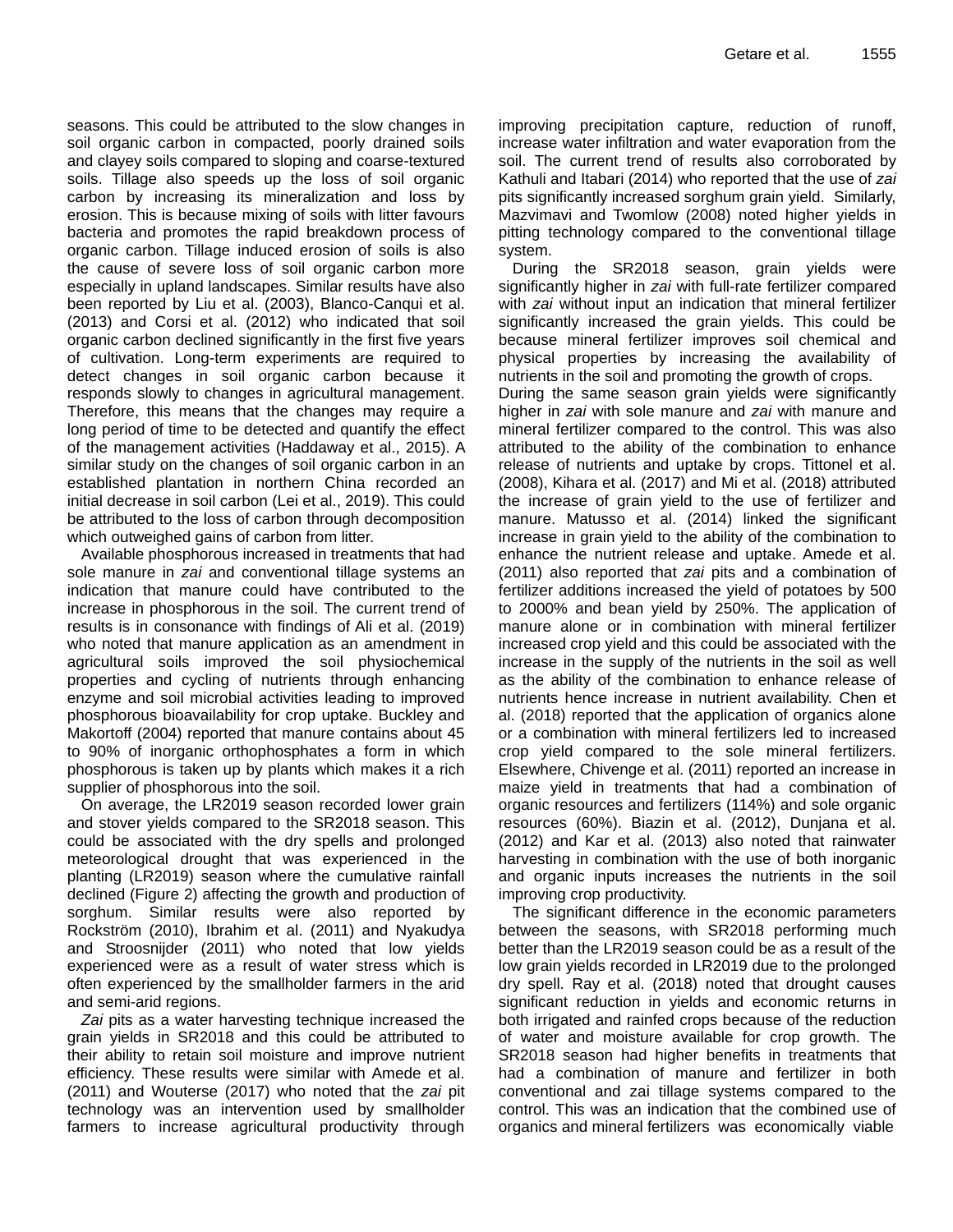to the small-holder farmers. Hobbs et al. (2011) and Kebede (2020) attributed the high net benefits with soil fertility amendments and water conservation techniques used in crop production. This generally explains the higher net benefit results in the SR2018 season that on average the combination of cattle manure and mineral fertilizers had higher net benefits than the recommended rate of fertilizer (Olarinde et al., 2012; Girma et al., 2020).

The net benefits, return to labour and BCR were higher in *zai* treatments compared to conventional treatments with similar fertility inputs. This could be attributed to the water conservation and fertility technologies in the *zai* treatments which increased the overall net benefits. Hobbs et al., (2011) reported that *zai* pits has been used as an intervention to increase productivity by improving water availability and nutrient efficiency. Higher net benefits, return to labour and BCR were recorded in treatments that had a combination of manure and mineral fertilizer in both *zai* and conventional planting. This could be attributed to the increased supply of nutrients hence high productivity. Similar results have been reported by Mutegi et al. (2012) that on average, the combined use of organic inputs and mineral fertilizers had higher net benefit and BCR compared to the sole application of mineral fertilizers. Kearney et al. (2012), Ojiem et al. (2014), Matusso et al. (2014) and Thimmaiah et al. (2016) noted that greater net benefits were recorded in a combined application of inorganics and mineral fertilizers compared with the application of sole inorganics and sole mineral fertilizer.

During the SR2018 season, BCR was greater than one in all the treatments compared with the LR2019 season whereby the BCR was less than one in all the treatments. If the BCR is greater than one, it shows that the technologies can be beneficial as Shively and Galopin (2013) reported. Higher BCR was recorded in *zai* planting with manure and *zai* with manure and mineral fertilizer compared to their conventional counterparts in the two cropping seasons. This could be a consideration because it is more economical and a feasible alternative available for nutrient supplementation compared to the high costs of purchasing inorganic fertilizers (Mucheru-Muna et al., 2007). The combined use of fertilizer and inorganics can be practiced by small-holder farmers in the study area to supplement nutrient deficiencies due to the limited purchasing power of the farmers.

# **Conclusion**

Cattle manure an amendment used to improve soil fertility increased soil pH in both *zai* pit and conventional planting. The application of cattle manure and mineral fertilizer improved the soil electrical conductivity and available phosphorous. Total nitrogen and organic carbon significantly reduced at the end of the LR2019 cropping season due to losses. There were also beneficial effects in *zai* planting as compared to conventional planting and

combined application of manure and mineral fertilizer relative to applying sole fertilizer in terms of sorghum grain yields and economic benefits. Grain and stover yields were higher in *zai* planting compared to their conventional counterparts with the same fertility inputs. Higher net benefits, return to labour and BCR were also observed in treatments that had a combination of manure and mineral fertilizer. Rainfall variability in amount and distribution greatly affected sorghum yields across the seasons. The installation of *zai* pits is more labour intensive but the economic returns are higher in subsequent cropping systems compared to the conventional tillage system. Therefore, there is a need to integrate organic and inorganic fertilizer as a viable option and use of *zai* pits by the small holder farmers to enhance crop production and profitability.

# **CONFLICT OF INTERESTS**

The authors have not declared any conflict of interests.

## **REFERENCES**

- Adimassu Z, Kessler A (2016). Factors affecting farmers' coping and adaptation strategies to perceived trends of declining rainfall and crop productivity in the central Rift valley of Ethiopia. Environmental Systems Research 5*(*1): 1-16.
- Ali A, Erenstein O (2017). Assessing farmer use of climate change adaptation practices and impacts on food security and poverty in Pakistan. Climate Risk Management 16:183-194.
- Ali W, Nadeem M, Ashiq W, Zaeem M, Gilani SSM, Rajabi-Khamseh S, Kavanagh V, Thomas R, Cheema M (2019). The effects of organic and inorganic phosphorus amendments on the biochemical attributes and active microbial population of agriculture podzols following silage corn cultivation in boreal climate. Scientific Reports 9(1): 1-17
- Amede T, Menza M, Awlachew SB (2011). *Zai* improves nutrient and water productivity in the Ethiopian Highlands. Experimental Agriculture 47(S1):7-20.
- Aniah P, Kaunza-Nu-Dem MK, Ayembilla JA (2019). Smallholder farmers' livelihood adaptation to climate variability and ecological changes in the savanna agro ecological zone of Ghana. Heliyon 5(4):e01492.
- Arch GIS (2020). Landscape mapping, Surveyors of Kenya. https://isk.or.ke/
- Bayu T (2020). Review on contribution of integrated soil fertility management for climate change mitigation and agricultural sustainability. Cogent Environmental Science 6(1):1823631.
- Bedada W, Karltun E, Lemenih M, Tolera M (2014). Long-term addition of compost and NP fertilizer increases crop yield and improves soil quality in experiments on smallholder farms. Agriculture, Ecosystems and Environment 195:193-201.
- Biazin B, Sterk G, Temesgen M, Abdulkedir A, Stroosnijder L (2012). Rainwater harvesting and management in rainfed agricultural systems in sub-Saharan Africa – A review. Physics and Chemistry of the Earth, Parts A/B/C, (47-48):139-151.
- Blanco-Canqui H, Shapiro CA, Wortmann CS, Drijber RA, Mamo M, Shaver TM, Ferguson RB (2013). Soil organic carbon: The value to soil properties. Journal of Soil and Water Conservation 68(5):129- 134.
- Bremner JM (1960). Determination of nitrogen in soil by the Kjeldahl method. The Journal of Agricultural Science 55(1):11-33.
- Buckley K, Makorto M (2004). Phosphorus in Livestock Manures. In Advanced Silage Corn Management; Agriculture and Agri-Food Canada: Brandon, MB, Canada.
- Carmo DL, Lima LB, Silva CA (2016a). Soil fertility and electrical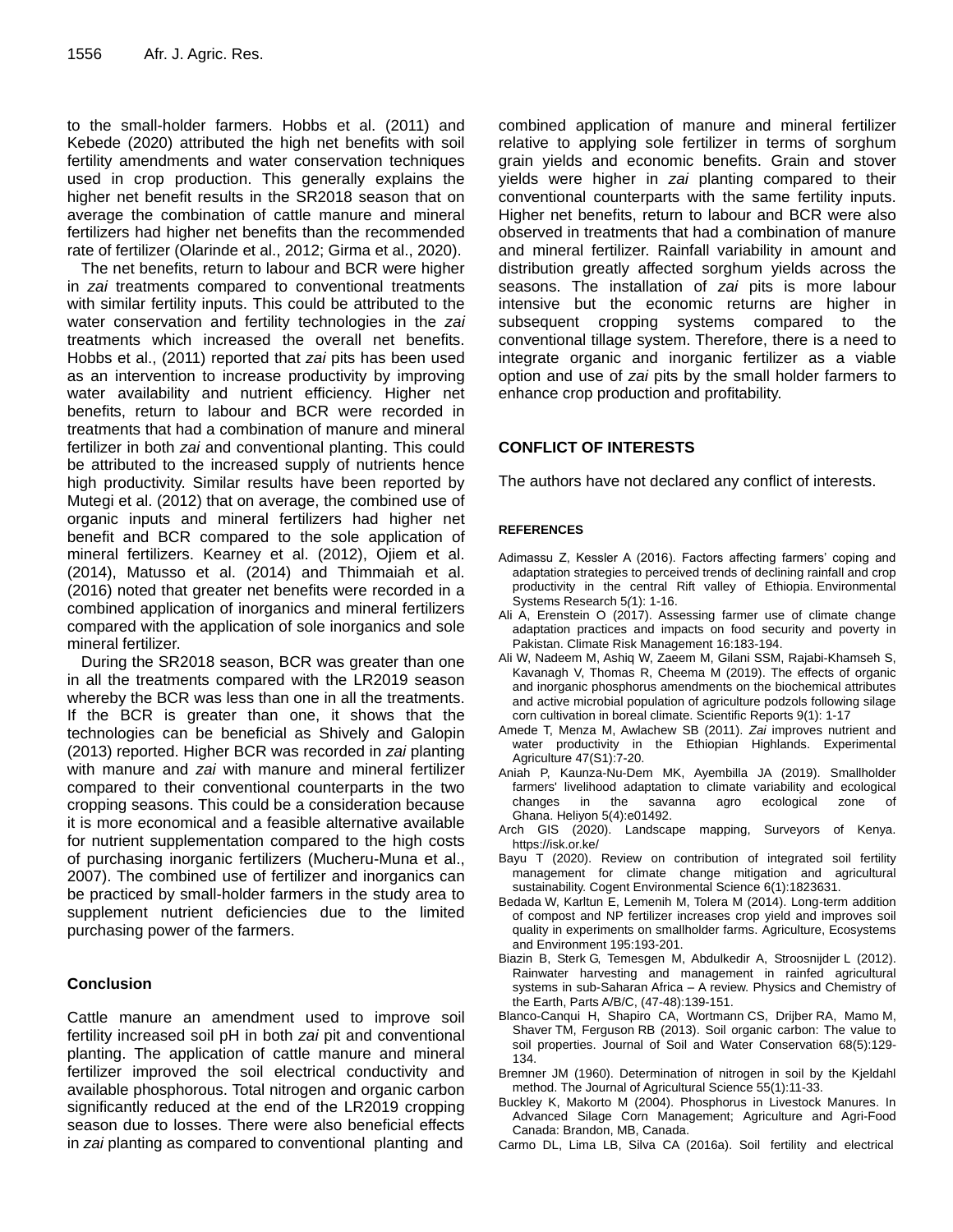conductivity are affected by organic waste rates and nutrient inputs. Revista Brasileira de Ciência do Solo 40(0). https://doi.org/10.1590/18069657rbcs20150152

- Carmo DL, Silva CA, Lima JM, Pinheiro GL (2016b). Electrical conductivity and chemical composition of soil solution: Comparison of solution samplers in tropical soils. Revista Brasileira de Ciência do Solo 40(0). https://doi.org/10.1590/18069657rbcs20140795
- Chen H, Deng A, Zhang W, Li W, Qiao Y, Yang T, Zheng C, Cao C, Chen F (2018). Long-term inorganic plus organic fertilization increases yield and yield stability of winter wheat. The Crop Journal 6(6):589-599. https://doi.org/10.1016/j.cj.2018.06.002
- Chivenge P, Vanlauwe B, Six J (2011). Does the combined application of organic and mineral nutrient sources influence maize productivity? A meta-analysis. Plant and Soil 342(1-2):1-30.
- Corsi S, Friedrich T, Kassam A, Pisante M, Sà JDM (2012). Soil organic carbon accumulation and greenhouse gas emission reductions from conservation agriculture: a literature review. Food and Agriculture Organization of the United Nations (FAO).
- Danjuma MN, Mohammed S (2015). *Zai* pit System: A catalyst for restoration in the drylands. Agriculture and Veterinary Science 8(2):1- 4.
- Danso-Abbeam G, Dagunga G, Ehiakpor, DS (2020). Rural non-farm income diversification: implications on smallholder farmers' welfare and agricultural technology adoption in Ghana. Heliyon 6(11):e05393.
- Dunjana N, Nyamugafata P, Shumba A, Nyamangara J, Zingore S (2012). Effects of cattle manure on selected soil physical properties of smallholder farms on two soils of Murewa, Zimbabwe. Soil Use and Management 28(2):221-228.
- Ejigu W, Selassie YG, Elias E, Damte M (2021). Integrated fertilizer application improves soil properties and maize (Zea mays L.) yield on Nitisols in Northwestern Ethiopia. Heliyon 7(2):e06074.
- Ekwuea EI, Anya TD, Chakansinghc A (2018). A Wet Sieving Apparatus for Determining Aggregate Stability of Soils. Associate Proffessor 46:35-40.
- Funk C, Sathyan AR, Winker P, Breuer L (2020). Changing climate-Changing livelihood: smallholder's perceptions and adaption strategies. Journal of Environmental Management 259:109702.
- Gebru GW, Ichoku HE, Phil-Eze PO (2020). Determinants of smallholder farmers' adoption of adaptation strategies to climate change in Eastern Tigray National Regional State of Ethiopia. Heliyon 6(7):e04356.
- Girma T, Beyene S, Lemaga B, Temesgen BB (2020). Integrated application of organic and blended mineral fertilizers improves potato productivity and income for smallholder farmers in acidic soils. Environment and Natural Resources Research 10:1.
- Haddaway NR, Hedlund K, Jackson LE, Kätterer T, Lugato E, Thomsen IK, Söderström B (2015). What are the effects of agricultural management on soil organic carbon in boreo-temperate systems?. Environmental Evidence 4(1):1-29.
- Hobbs PR, Sayre K, Gupta R (2011). The role of conservation agriculture in sustainable agriculture. Philosophical Transactions of the Royal Society B: Biological Sciences 363(1491):543-555.
- Ibrahim AA, Ati FO, Adebayo AA (2011). Effect of Climate on the Growth and Yield of Sorghum (Sorghum bicolor) in Wailo, Ganjuwa Local Government Area, Bauchi State. Research Journal of Environmental and Earth Sciences 3(5):469-472.
- IUSS Working Group WRB (2015). World Reference Base for Soil Resources 2014, update 2015 International soil classification system for naming soils and creating legends for soil maps.World Soil Resources Reports No. 106. FAO, Rome.
- Joshi PK, Jha AK, Wani SP, Sreedevi TK (2009). Scaling-out community watershed management for multiple benefits in rainfed areas. Rainfed Agriculture: Unlocking the potential pp. 276-291. https://doi.org/10.1079/9781845933890.0276
- Kar R, Bindroo BB, Ghosh MK, Majumder SK (2013). Carbon credit in soil under a long-term fertilizer experiment on mulberry. Natural Science 11(3):77-81.
- Karanja, DR, Kisilu, RK, Kathuli P, Mutisya DL, Njaimwe AN, Keya G, and Ouda, J. (2014). Enhancing Sorghum production in semi-arid Kenya. Retrieved from Kalro.org/Sorghum-training-manual. https://www.kalro.org/csapp/images/Sorghum-training-manual.pdf

Kathuli P, Itabari J (2014). In-situ soil moisture conservation: Utilisation

and management of rainwater for crop production. International Journal of Agricultural Resources, Governance and Ecology 10(3):295.

- Kearney S, Fonte SJ, Salomon A, Six J, Scow KM (2012). Forty percent revenue increase by combining organic and mineral nutrient amendments in Ugandan smallholder market vegetable production. Agronomy for Sustainable Development 32(4):831-839.
- Kebede E (2020). Grain legumes production and productivity in Ethiopian smallholder agricultural system, contribution to livelihoods and the way forward. Cogent Food and Agriculture 6(1):1722353.
- Kiboi M, Ngetich K, Diels J, Mucheru-Muna M, Mugwe J, Mugendi D (2017). Minimum tillage, tied ridging and mulching for better maize yield and yield stability in the central Highlands of Kenya. Soil and Tillage Research 170:157-166.
- Kihara J, Nziguheba G, Zingore S, Coulibaly A, Esilaba A, Kabambe V, Njoroge N, Palm C, Huising J (2016). Understanding variability in crop response to fertilizer and amendments in sub-Saharan Africa. Agriculture, Ecosystems and Environment 229:1-12. http://doi:10.1016/j.agee.2016.05.012
- Kihara J, Sileshi GW, Nziguheba G, Kinyua M, Zingore S, Sommer R (2017). Application of secondary nutrients and micronutrients increases crop yields in sub-Saharan Africa. Agronomy for Sustainable Development 37(4). http://doi:10.1007/s13593-017-0431-  $\Omega$
- Kimaru-Muchai SW, Ngetich FK, Baaru M, Mucheru-Muna MW (2020). Adoption and utilisation of Zai pit for improved farm productivity in drier upper Eastern Kenya. Journal of Agriculture and Rural Development in the Tropics and Subtropics 121(1):13-22.
- Kenya Meteorological Department (KMD) (2020). Kenya Meteorological Department, Rainfall and Temperature Data. https://meteo.go.ke/
- Kogo BK, Kumar L, Koech R (2021). Climate change and variability in Kenya: a review of impacts on agriculture and food security. Environment, Development and Sustainability 23(1):23-43.
- Lei Z, Yu D, Zhou F, Zhang Y, Yu D, ZhouY, Han Y (2019). Changes in soil organic carbon and its influencing factors in the growth of Pinus sylvestris var. mongolica plantation in Horqin Sandy Land, Northeast China. Scientific Reports 9(1):1-12.
- Leonard LN, Duffy C, Butt G (2010)."Data-intensive hydrologic modeling, A cloud strategy for integrating PIHM, GIS and web services" annual fall proceedings In AGU Fall Meeting Abstracts (Vol. 2010, pp. H53H-08).
- Liang X, Van Dijk MP (2011). Economic and financial analysis on rainwater harvesting for agricultural irrigation in the rural areas of Beijing. Resources, Conservation and Recycling 55(11):1100-1108. https://doi.org/10.1016/j.resconrec.2011.06.009
- Liu XB, Han XZ, Herbert SJ, Xing B (2003). Dynamics of soil organic carbon under different agricultural management systems in the black soil of China. Communications in Soil Science and Plant Analysis 34(7-8):973-984.
- Liu L, Li C, Zhu S, Xu Y, Li H, Zheng X, Shi R (2020). Combined application of organic and inorganic nitrogen fertilizers affects soil prokaryotic communities' compositions. Agronomy 10(1):132.
- Mati BM (2006). Overview of water and soil nutrient management under smallholder rain-fed agriculture in East Africa. Colombo, Sri Lanka: International Water Management Institute. http://www.iwmi.cgiar.org/Publications/Working\_Papers/working/WOR 105.pdf
- Matusso J, Mugwe J, Mucheru-Muna M (2014). Effects of different maize (*Zea mays* L.) soybean (*Glycine Max (L*.) *Merrill*) intercropping patterns on soil mineral-N, N-uptake and soil properties. African Journal of Agricultural Research 9(1):42-55.
- Mazvimavi K, Towmlow S (2008). Socio economic Factors Influencing Adoption of Conservation Farming by Vulnerable Households in Zimbabwe. International Crops Research Institute for the Semi-Arid Tropics (ICRISAT), Bulawayo, Zimbabwe P 40.
- Mganga KZ, Musimba NKR, Nyariki DM (2015). Combining sustainable land management technologies to combat land degradation and improve rural livelihoods in semi-arid lands in Kenya. Environmental Management 56(6):1538-1548.
- Mi W, Sun Y, Xia S, Zhao H, Mi W, Brookes PC, Liu Y, Wu L (2018). Effect of inorganic fertilizers with organic amendments on soil chemical properties and rice yield in a low-productivity Paddy soil.